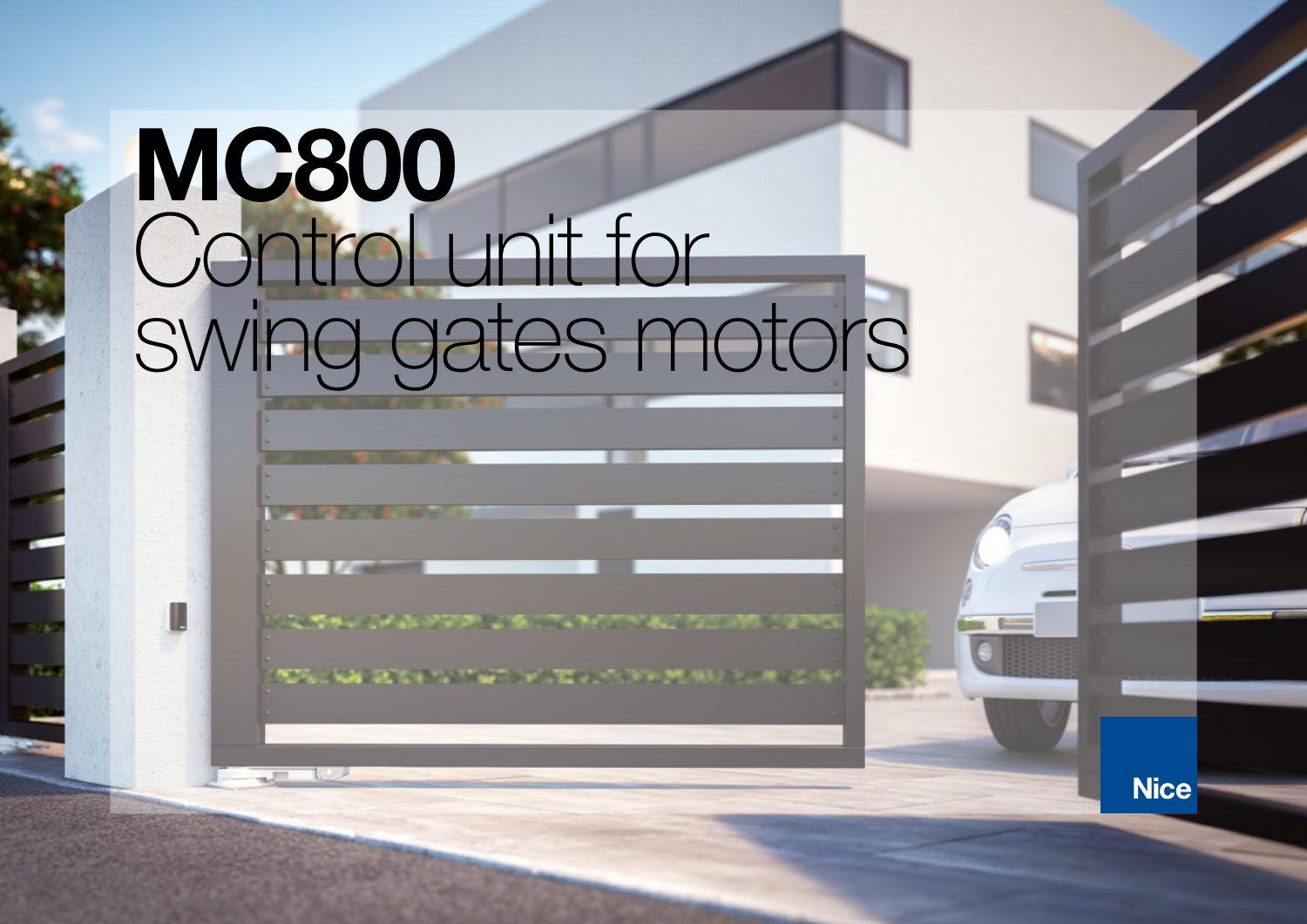### **Nice**

## MC800 Control unit for 230 V swing gates motors



With Nice BlueBUS technology, compatible with the Opera system for automation management, programming and diagnostics, including remotely.

Compatible with the Opera system whose multifunction O-View display (mountable in the box) enables the system to be personalised, modifying the opening and closing positions, staggered closing of the leafs and decelerations, diversifying the parameters such as force, speed and obstacle sensitivity for each motor..

#### Universal power supply: 120/230 VAC 50/60Hz

Microprocessor logic: the MC800 control unit combines the advantages of the Opera system with the advanced functions of the Nice systems (gradual start and deceleration, automatic memorising of both limit switch positions and pedestrian pass door function).



Removable terminals marked with connection codes

Safe and reliable: thanks to obstacle detection with double technology throughout the travel and possibility of connecting latest generation resistive sensitive edges.

Intelligent: on start-up, indicator to confirm correct power supply and efficient operation of the control unit; automatic fault diagnostics and signalling via the flashing light and confirmation LEDs.

Installation couldn't be simpler: thanks to the system BlueBUS, enabling connection of the control unit and accessories by means of just two wires.

Radio receiver: designed to take SM plug-in receivers.

#### TECHNICAL SPECIFICATIONS

Code Description Pack/Pallet MC800 Control unit for one or two 230V motors with Nice BlueBUS technology compatible for the Opera system <sup>1</sup>

| Code                                        | <b>MC800</b>   |  |  |
|---------------------------------------------|----------------|--|--|
| Power supply (Vac 50/60 Hz)                 | 120/230        |  |  |
| Max. motor power and current (W; A)         | 900; 15        |  |  |
| Maximum accessories power 24 V (A)          | 0.2            |  |  |
| Maximum flashing light power (V; W)         | 120/230; 21    |  |  |
| Maximum gate open indicator power CA (V; W) | 24:4           |  |  |
| Maximum electric lock power (Vac; VA)       | 12; 15         |  |  |
| Working time "TL" (s)                       |                |  |  |
| Pause time "TP" (s)                         | $5 - 180$      |  |  |
| Delay 1st motor in opening TRA (s)          | Programmable   |  |  |
| Delay 2nd motor in closing TRC (s)          | Programmable   |  |  |
| Courtesy light time TCOR (s)                | 0:250          |  |  |
| Pre-flashing time TPRE (s)                  | 0:10           |  |  |
| Force adjustment (%)                        |                |  |  |
| Anti-crushing device (sensitivity)          | $min \div max$ |  |  |
| Case dimensions (mm)                        | 230x120x300 h  |  |  |
|                                             |                |  |  |

#### COMMON ACCESSORIES



IBT4N Interface for connecting the O-View programming unit. Pc./Pack 1 MCA<sub>5</sub> Spare control unit for MC800. Pc./Pack 1



IT4WIFI Smart Wi-fi interface to manage gates and garage doors by smartphone (\*).

Pc./Pack 1

#### COMPATIBILITY GUIDE - MC800

| Motor                                                                                                                                                  | Spare code | Receiver | Transmitter                                                                                      | Photocells                                        | Flashing light                    |
|--------------------------------------------------------------------------------------------------------------------------------------------------------|------------|----------|--------------------------------------------------------------------------------------------------|---------------------------------------------------|-----------------------------------|
| T04005, T04006, T04015,<br>T04605, T05015, T05016,<br>T05605, HY7100, HY7005,<br>WG4000. WG5000. MFAB3000.<br>MFAB3000L, LFAB4000,<br>T003000. T004500 | MCA5       | 0XI      | ERA INTI. ERA ONE. ERA<br>FLOR, NICEWAY, FLOR-S.<br>FLOR-M, FLO, ONE, SMILO,<br>VFRY VR. VFRY VF | EPSB, EPMB, EPLB,<br>F210B. EPMOW.<br><b>MOFB</b> | ELAC. EL. ML. MLT.<br><b>LUCY</b> |